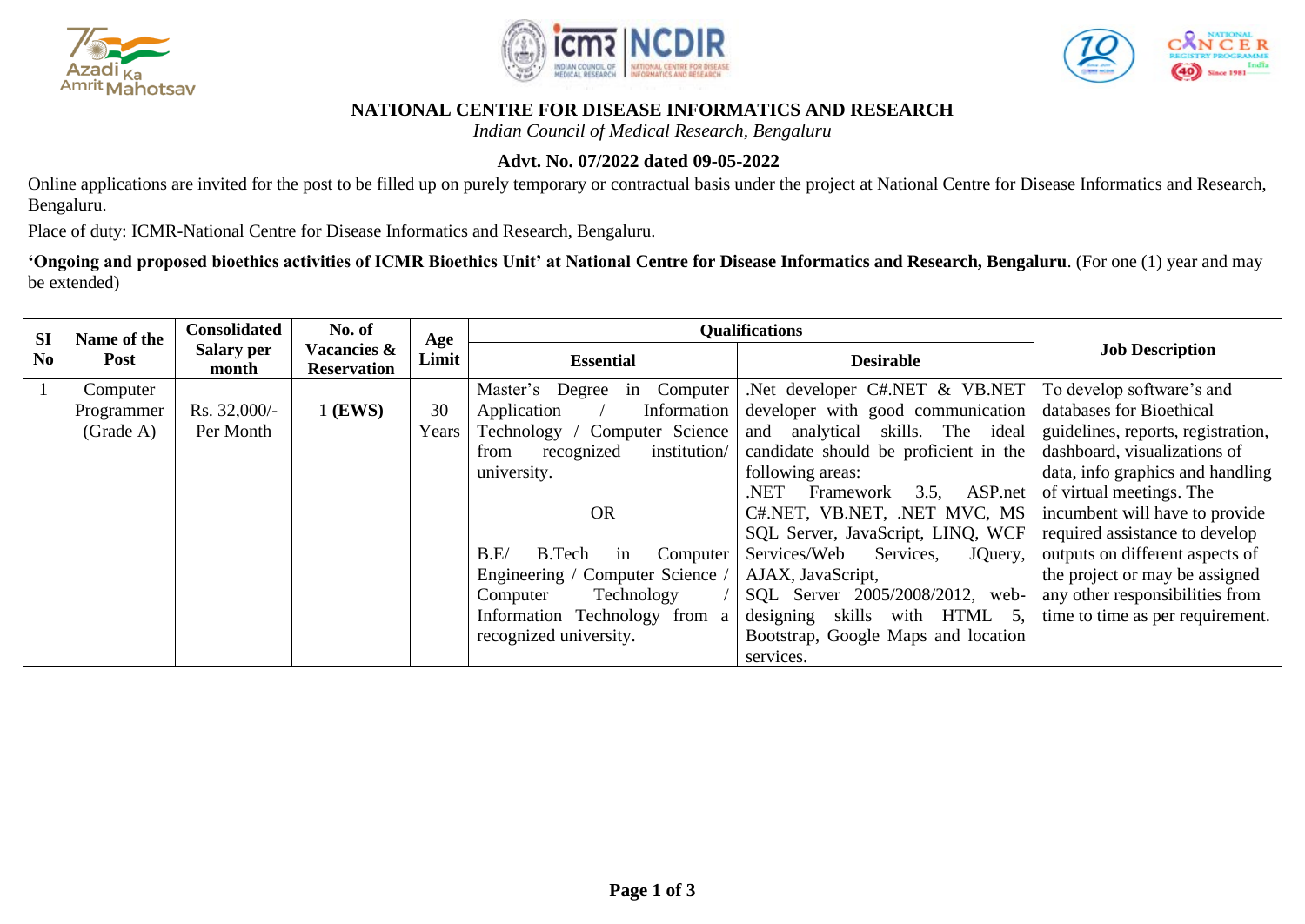





#### **Terms and Conditions:**

- 1. Interested and eligible candidates should apply preferably ONLINE through the website [www.ncdirindia.org.](http://www.ncdirindia.org/) Duly filled application affixing recent passport size photograph along with self-attested copies of all relevant certificates and experience should be sent to ICMR-NCDIR, Bengaluru before **31-05-2022 by email [\(adm.ncdir@gov.in\)](mailto:adm.ncdir@gov.in)**. While sending application by email candidates should attach ICMR-NCDIR application format, along with documents related to education and experience in chronological order. (**Pdf format**)
- 2. Community/ Caste certificate: Candidates applying under EWS category shall submit self-attested copy of EWS Certificate in specified format.
- 3. Persons already in regular time scale service under any Government Department / Organizations are not eligible.
- 4. No relaxation against Unreserved (UR) vacancy.
- 5. Qualification and experience should be in relevant discipline/ field and from a reputed institution/ organization recognized by relevant authority. Experience shall count from the date of completion of minimum educational qualification.
- 6. Submission of incorrect or false information during the process of interview/ personal discussion through video conferencing shall disqualify the candidature at any stage.
- 7. Mere fulfilling the essential qualification/ experience does not guarantee selection.
- 8. Above post is contractual for a period of one year, subject to satisfactory performance and requirement of the institute, the contract will be extended.
- 9. Age will be reckoned from the last date of receipt of application by email i.e **31-05-2022.**
- 10. This post is purely temporary and co-terminable with the project. Employees will be engaged on consolidated pay basis.
- 11. The appointment will be made on the basis of results of interview / personal discussion through video conferencing mode.
- 12. Selected candidate will not have any right to claim for regular appointment in the Council on the basis of contract appointment.
- 13. Late received applications will not be considered. Only short-listed candidates will be called for interview/video conferencing, no correspondence will be entertained in this regard.
- 14. Incomplete applications, without photograph or without copies of relevant certificates will not be entertained. The Director, ICMR-NCDIR reserves the right to increase or decrease the no. of posts or reject the applications or cancel the notification without assigning any reason thereof.
- 15. No TA/DA will be paid for appearing in interview/video conferencing. Any canvassing by or on behalf of the candidates or to bring political or other outside influence with regard to selection/recruitment shall be disqualification.
- 16. Shortlisted candidates will be called for interview personal discussion and / or video conferencing after verification of essential qualification and experience. Bad connection/ connection failure from any side during interview / personal discussion will not be a responsibility of ICMR-NCDIR, Bengaluru